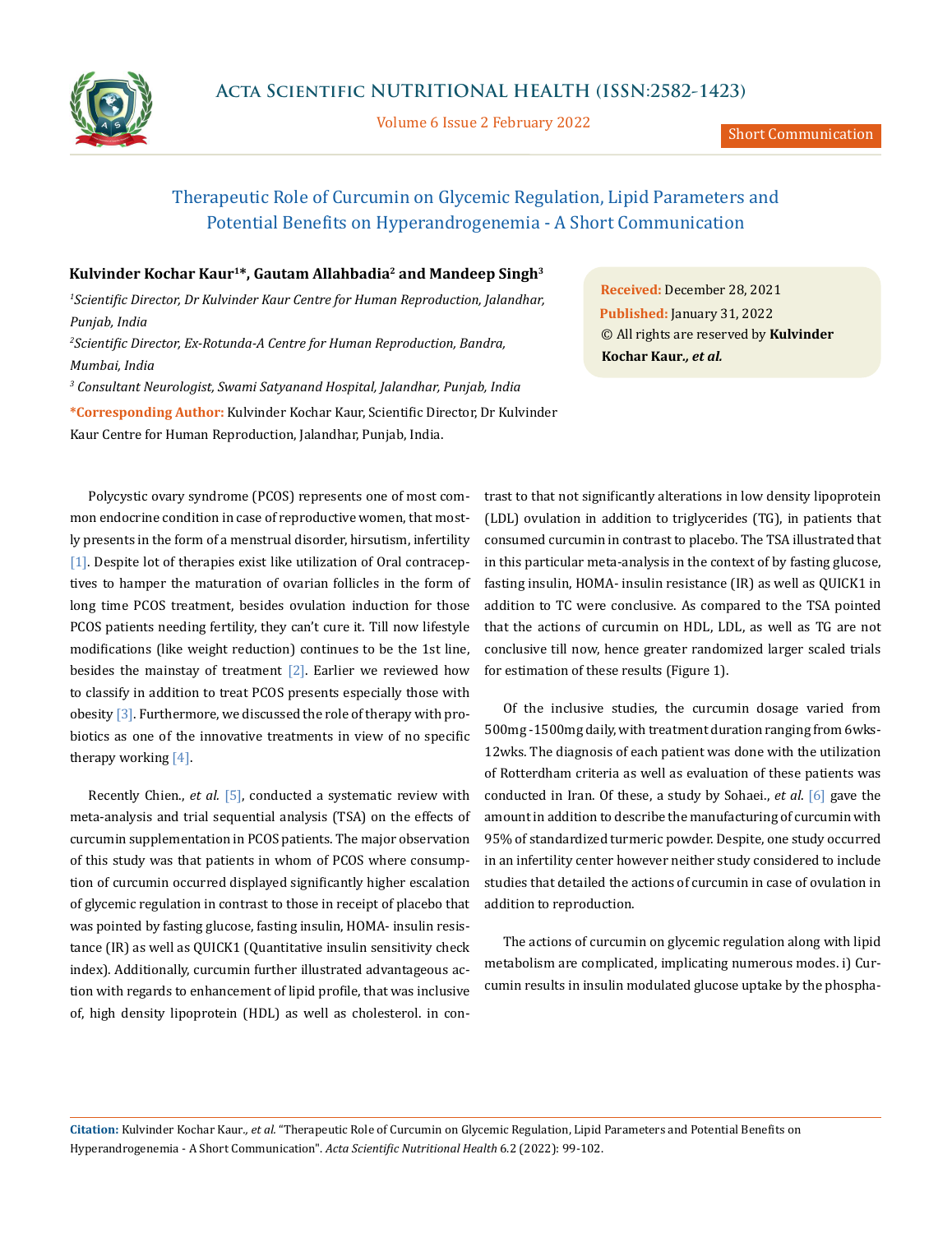**Therapeutic Role of Curcumin on Glycemic Regulation, Lipid Parameters and Potential Benefits on Hyperandrogenemia - A Short Communication**



**Figure 1:** Courtesy ref no-5-Visual summary abstract.

CI: Confidence Interval, HDL: High-Density Lipoprotein, HOMA-IR: Homeostasis Model Assessment of Insulin Resistance, LDL: Low-Density Lipoprotein, NS: non-significant, PCOS: Polycystic Ovary Syndrome, QUICKI: Quantitative Insulin Sensitivity Check Index, TSA: Trial Sequential Analysis.

tidyl inositide 3 -kinase (PI3K)/protein kinase B (AKT) signaling pathway that in turn results in upregulation of the translocation of the glucose transporter 4 (GLUT4) to the membrane of adipocytes along with skeletal muscle that results in escalation of glucose uptake [7]. ii) Furthermore, curcumin causes stimulation of, 5' adenosine mono phosphate (AMP) -activated protein kinase (AMPK) that besides. iii) in repression gluconeogenesis in hepatocytes through hampering of glucose -6- phosphatase along with phospho enol pyruvate carboxy kinase (PEPCK) [8], causes enhancement of GLUT4 translocation as well as glucose uptake in adipocytes  $[9]$ (Figure 2). iv) Furthermore, curcumin enhancement of glucose homeostasis by stimulation of glucose transporter 2 in addition to v) glucokinases in liver by escalation of the transcription of Peroxisome Proliferator adenine. Activated Receptor gamma (PPAR γ) [10]. Jamilian., *et al.* [11], illustrated significant up regulation

of PPARγ subsequent, to the intake of curcumin for12wks [11]. As far as the lipid metabolism is concerned up regulation of LDL Receptors, besides hampering the generation of triglycerides (TG), as well as cholesterol in hepatocytes is caused by curcumin [12]. Furthermore, curcumin facilitates cholesterol catabolism as well as faecal excretion of bile acids [13].

100

 The anti-inflammatory characteristics of curcumin might play a part in glucose as well as lipid metabolism, besides might ameliorate hyperandrogenism. Proinflammatory cytokine, tumor necrosis factor alpha (TNF $\alpha$ ) has been observed to be significantly greater in patients, with PCOS [14]. TNF $\alpha$  is understood to result in stimulation of serine phosphorylation of insulin receptor substrate (IRS1) that results in insulin resistance  $(IR)$  [15]. Furthermore, serine phosphorylation of cytochrome P450c17 causes escalation

**Citation:** Kulvinder Kochar Kaur*., et al.* "Therapeutic Role of Curcumin on Glycemic Regulation, Lipid Parameters and Potential Benefits on Hyperandrogenemia - A Short Communication". *Acta Scientific Nutritional Health* 6.2 (2022): 99-102.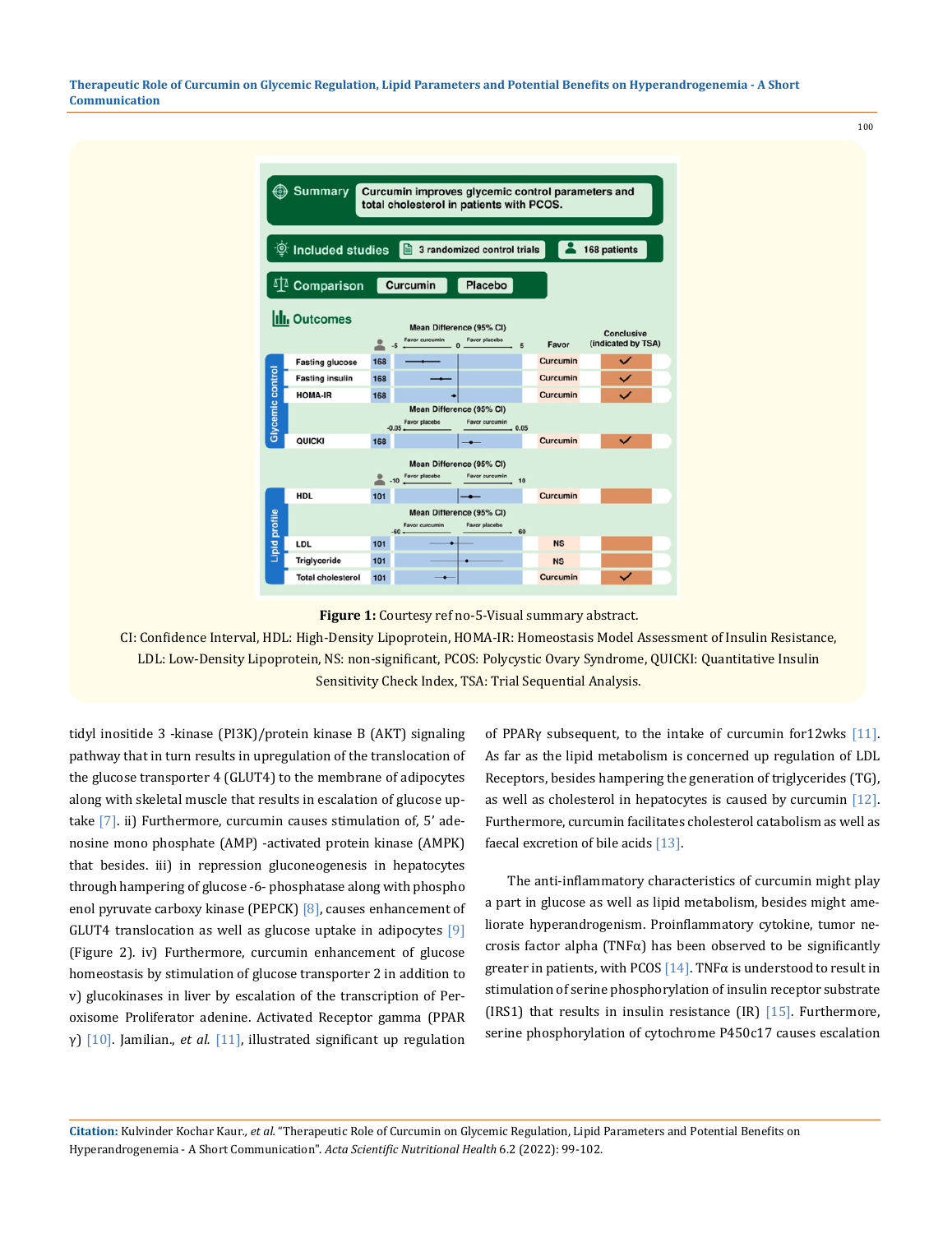

**Figure 2:** Courtesy ref no-26-Mechanisms of the potential antidiabetic effect of CUR. IRS-1: Insulin Receptor Substrate-1, PI3K: Phosphatidyl Inositol-3-Kinase, PIP2: Phosphatidylinositol 4,5-Bisphosphate, PIP3: Phosphatidylinositol 3,4,5-Trisphosphate, PDKI: Phosphoinositide-Dependent Protein Kinase 1, Akt: Protein Kinase B, AMPK: Adenosine Monophosphate-Activated Protein Kinase, ACC: Acetyl COA Carboxylase, PGC-1: Peroxisome Proliferator-Activated Receptor-Gamma Coactivator, TNF-α: Tumour Necrosis Factor-Alpha, NF-κB: Nuclear Factor-Kappa B, FFA: Free Fatty Acids, STAT: Signal Transducer

And Activator of Transcription, COX-2: Cyclooxygenase-2, ROS: Reactive Oxygen Species.

of the action of 17, 20lyase, thus facilitation of thecal generation of androgens [16]. Hampering of PI3K/Akt/ mTOR signaling pathway that causes break down of nuclear factor kappa light chain -enhancer of activated B cells (NFκB) in addition to down regulation of TNF $\alpha$  along with other proinflammatory cytokines [17,18]. Significant reduction of plasma amounts of TNFα along with interleukin-6 (IL-6) has got illustrated by curcumin) [19] with subsequently causing enhancement of insulin sensitivity along with reduction of obesity stimulated insulin resistance [20]. Additionally, in patients with PCOS there is existence of Oxidative stress (OS) [21]. More recently, a study illustrated the advantageous action of curcumin on upregulation of gene expression of PPAR-gamma coactivator 1 alpha (PGC-1 $\alpha$ ) that in turn results in g escalation of the action of glutathione peroxidase, thus resulting in reduction of Oxidative stress [22].

Although curcumin might be advantageous in relief from hyper androgenism, this particular study it was not demonstrated, in view of meta-analysis that causes assessment as well as documented the impact of curcumin on thecal generation of androgens had not been conducted in view of restricted studies. This study by Heshmati., *et al.* The plasma amounts of DHEA were significantly decreased in patients where consumption of curcumin was done as compared to those with intake of placebo for12 wks [23]. The cause of this observation might be secondary to the downregulation of cytochrome P450c17 action. It has been illustrated that curcumin causes reduction of the cytochrome P450c17 action that is in a dosage-based way *in vitro* [24]. utilization of an animal model cytochrome P450c17 in the ovaries of the patients in receipt of curcumin treatment in mice the reduction was to the akin extent as in the wild type ones [25]. Thus, together in addition to antiinflammatory characteristics of curcumin these observations validate the posit of reduction of cytochrome P450c17 action, as well as hence reduction of the generation of DHEA. Thus, the study by Heshmati J., *et al.* [23], validate the posit that curcumin might be resulting in reduction of androgens with its action of androgens of the cytochrome P450c17 action, hence in addition to probiotics might become an innovative therapy for PCOS women. More randomized, double blind placebo controlled Clinical trials are warranted by clinicians dealing with PCOS with regards to therapeutic role of curcumin.

# **Bibliography**

- 1. Hong X., *et al*[. "Association between Polycystic ovary syndrome](https://pubmed.ncbi.nlm.nih.gov/32311120/) [and vaginal microbiome: a case-controlled study".](https://pubmed.ncbi.nlm.nih.gov/32311120/) *Clinical Endocrinology* [93 \(2020b\): 52-60.](https://pubmed.ncbi.nlm.nih.gov/32311120/)
- 2. [Jin P and Xie Y. "Treatment strategies for women with Polycys](https://pubmed.ncbi.nlm.nih.gov/29084464/)tic ovary syndrome". *[Gynecological Endocrinology](https://pubmed.ncbi.nlm.nih.gov/29084464/)* 34 (2018): [272-277.](https://pubmed.ncbi.nlm.nih.gov/29084464/)
- 3. Kulvinder Kochar Kaur., *et al*. "How do we Manage Obese PCOS Infertile Patients". *EC Gynaecology* 5 (5 (2017): 197-203.
- 4. Kulvinder Kochar Kaur., *et al*[. "Initiation of a New Frontier in](https://www.researchgate.net/publication/354035137_-The_Role_of_Vaginal_Microbiota_Dysbiosis_in_Case_of_Gynaecological_Diseases_and_the_Potential_Treatment_with_Antibiotics_Probiotics_and_Vaginal_Microbiota_transplantation_-How_Practical_Will_it_be_-A) [Obstetrics and Gynaecolgy - The Role of Vaginal Microbiota](https://www.researchgate.net/publication/354035137_-The_Role_of_Vaginal_Microbiota_Dysbiosis_in_Case_of_Gynaecological_Diseases_and_the_Potential_Treatment_with_Antibiotics_Probiotics_and_Vaginal_Microbiota_transplantation_-How_Practical_Will_it_be_-A)  [Dysbiosis in Case of Gynaecological Diseases and the Potential](https://www.researchgate.net/publication/354035137_-The_Role_of_Vaginal_Microbiota_Dysbiosis_in_Case_of_Gynaecological_Diseases_and_the_Potential_Treatment_with_Antibiotics_Probiotics_and_Vaginal_Microbiota_transplantation_-How_Practical_Will_it_be_-A)  [Treatment with Antibiotics, Probiotics and Vaginal Microbiota](https://www.researchgate.net/publication/354035137_-The_Role_of_Vaginal_Microbiota_Dysbiosis_in_Case_of_Gynaecological_Diseases_and_the_Potential_Treatment_with_Antibiotics_Probiotics_and_Vaginal_Microbiota_transplantation_-How_Practical_Will_it_be_-A)  [transplantation - How Practical Will it be - A Systematic Re](https://www.researchgate.net/publication/354035137_-The_Role_of_Vaginal_Microbiota_Dysbiosis_in_Case_of_Gynaecological_Diseases_and_the_Potential_Treatment_with_Antibiotics_Probiotics_and_Vaginal_Microbiota_transplantation_-How_Practical_Will_it_be_-A)view". *[Acta Scientific Microbiology](https://www.researchgate.net/publication/354035137_-The_Role_of_Vaginal_Microbiota_Dysbiosis_in_Case_of_Gynaecological_Diseases_and_the_Potential_Treatment_with_Antibiotics_Probiotics_and_Vaginal_Microbiota_transplantation_-How_Practical_Will_it_be_-A)* 4.9 (2021): 1-13.
- 5. Chien YJ., *et al*[. "Effects of curcumin on glycaemic control and](https://www.ncbi.nlm.nih.gov/pmc/articles/PMC7924860/) [lipid profile in Polycystic ovary syndrome: systematic review](https://www.ncbi.nlm.nih.gov/pmc/articles/PMC7924860/) [with meta-analysis and trial sequential analysis".](https://www.ncbi.nlm.nih.gov/pmc/articles/PMC7924860/) *Nutrients* 13 [\(2021\): 684.](https://www.ncbi.nlm.nih.gov/pmc/articles/PMC7924860/)

**Citation:** Kulvinder Kochar Kaur*., et al.* "Therapeutic Role of Curcumin on Glycemic Regulation, Lipid Parameters and Potential Benefits on Hyperandrogenemia - A Short Communication". *Acta Scientific Nutritional Health* 6.2 (2022): 99-102.

101